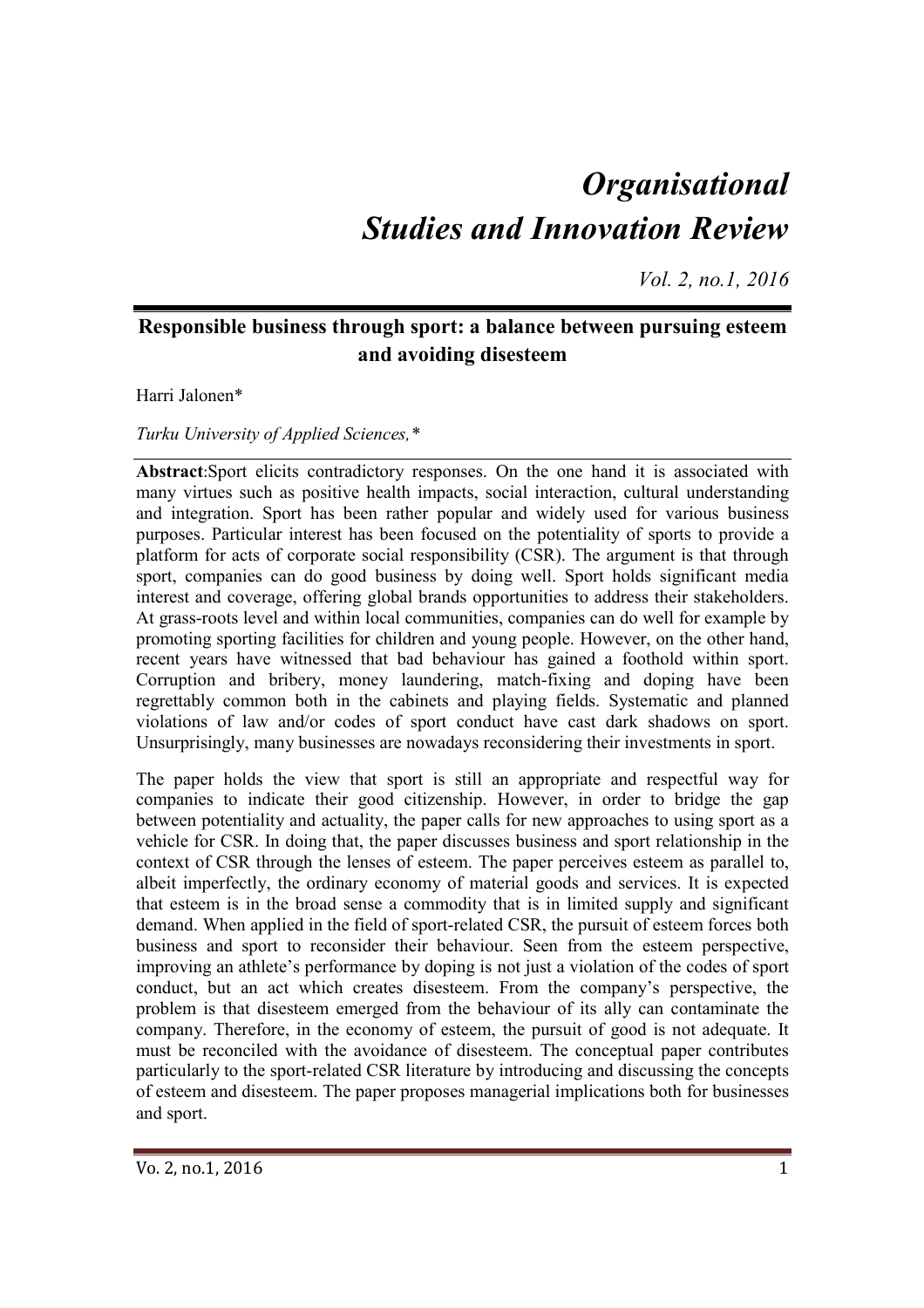**Keywords:***corporate social responsibility, sport management, economy of esteem*.

## **Introduction**

Corporate social responsibility (CSR) has evolved from philanthropy to the core of doing business. Companies are nowadays expected to take into consideration the social consequences of their activities. The argument goes that business cannot be separated from society. Climate change and labour conditions, for example, are issues that affect businesses whether they like it or not. Ignorance of these issues is not an option. It is worth noting, however, that not all challenges are global. Companies are also compelled to take actions that are acceptable within the local community they operate. Doing good for the community, for example, in the form of fighting against social exclusion can be an activity which also benefits companies.

Studies suggest that investing in CSR is good for business. Weber (2008), for example, has identified several areas in which CSR can provide business benefits including positive effects on company image and reputation, positive effects on employee motivation, retention, and recruitment, cost savings, revenue increases from higher sales and market share and CSR-related risk reduction or management. Although the empirical evidence between CSR and companies' financial performance is not unambiguous (Margolis and Walsh 2003, Salzmann et al. 2005), the conclusion these studies make is that companies cannot afford to behave irresponsibly. Quite the contrary, they make a rather strong case in favour of investing in CSR.

Due to the ambiguity of the evidence of benefits of CSR, there is well-grounded criticism of companies' current CSR policies. This criticism arises mainly from the fact that many CSR activities are not incorporated into companies' strategies. Porter and Kramer (2006), for example, have pointed out that CSR will not achieve its potentiality if companies address CSR in generic ways instead of the way most appropriate for each company's strategy. The more separate from the company's core business, the more probable CSR is seen as cost, not as a source for competitive advantage (ibid.). Because of difficulties to integrate CSR into the strategy, many companies use CSR as "public relations exercises more focused on corporate image than corporate behaviour" (Marques and Mintzberg 2015). A bit paradoxically, while.

# **Pros and Cons of Deploying CSR through SportThe**

For a long time sport has offered companies an environment for conducting the acts of CSR which have been targeted either at promoting the companies' reputation or their involvement in developing communities they operate in. The use of sport as a vehicle for deploying CSR has been justified for several reasons. It is argued that sport has special features which make it rather unique in the context of CSR. The following list of sports' unique characteristics is based on the work of Smith and Westerbeek (2007). Firstly, as sport has large media coverage, it offers a tempting and great scope for participation and inclusion, thereby enhancing companies' CSR initiatives. Secondly, sport has an inherent appeal to young adults and children, from both a participative and spectator viewpoint.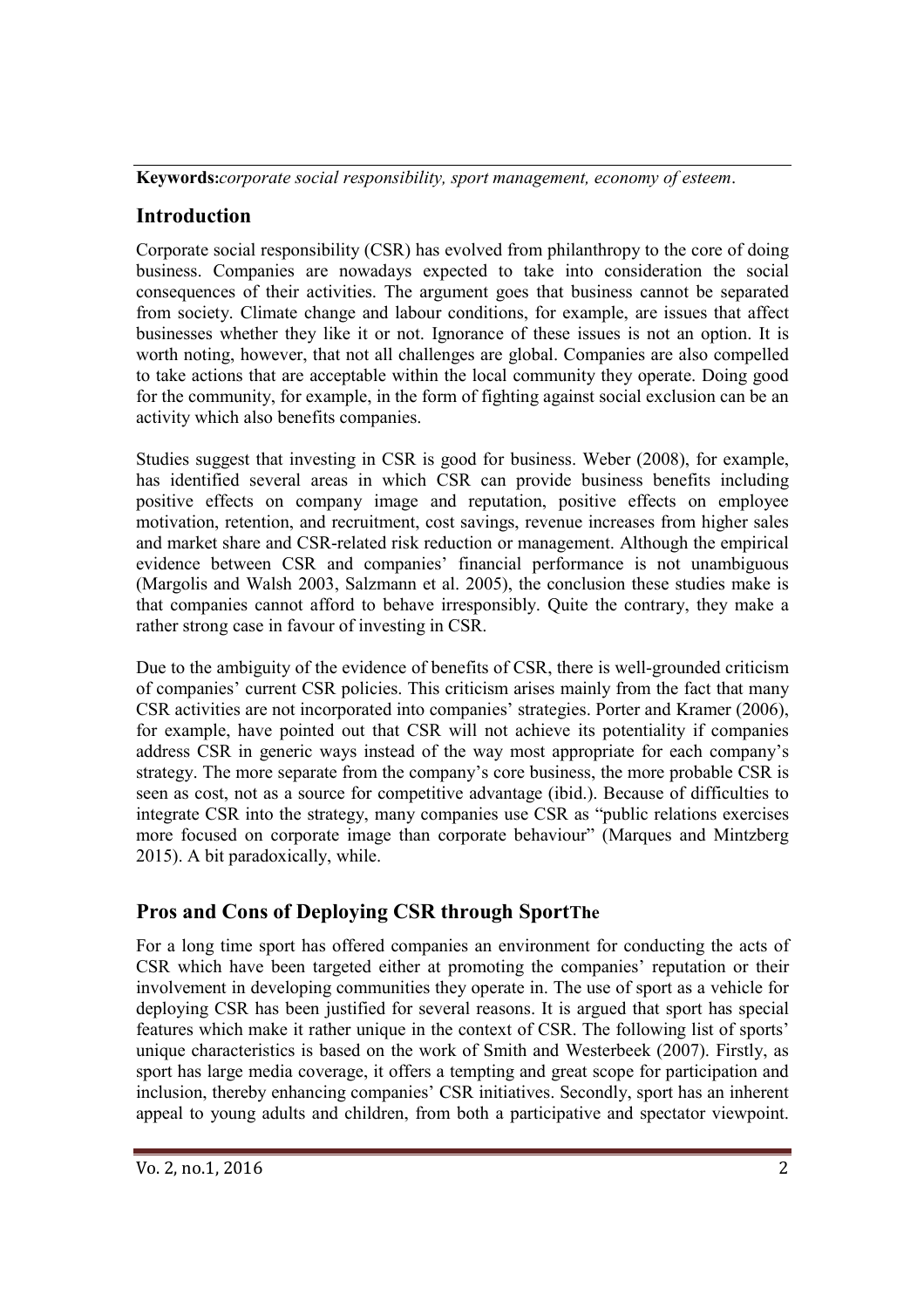Top athletes and players can provide role models for emulation and stimulate young people to participate in CSR activities. Thirdly, through sport, companies can launch CSR initiatives which aim to encourage activity and health awareness, and thereby target the common social problem of deteriorating health standards. Fourthly, sport provides a context for encouraging social interaction in a functional way. At best, playing fields are concrete places in which people can interact with others from different backgrounds. Fifthly, sport can increase cultural understanding and offer opportunities to take the idea of diversity into action. Sport events, for example, are known for embracing cultural diversity. Sixthly, sport offers immediate gratification benefits for its participants and organizers. The list compiled by Smith and Westerbeek (2007) helps to explain why sport has been such a popular and widely used platform for companies' CSR initiatives.

Nevertheless, the above-mentioned does not mean that sport is free from wrongdoings. The more money has been poured into sport, the more there also are temptations to indulge in bad behaviour. The side-effects of commercialization have been criticized for various business practices such as poor governance, financial problems, corruption and controversial players' behaviour (Anagnospoulos and Shilbury 2013). In 2015, the sporting world has been shocked by two large scandals. Firstly, several high-level Fédération Internationale de Football Association (FIFA) officials were arrested for FBI accusations of racketeering, corruption and money laundering. The case is still pending; however, it has already become clear that global businesses which sponsor football cannot accept the sharing of money and other benefits within the old boy network. Secondly, the World Anti-Doping Agency (WADA) published a report with serious doping accusations against Russian athletes. The report says that the doping has been systematic and supported by high-level officials.

Although it is likely that the two violations represent just tips of the iceberg, the two cases are enough to show the dark side of sport. From the companies' perspective, a sport entity (individual athlete or player, team, league etc.) can be transformed from an asset into a liability. It is quite clear that sport entities who indulge in misbehaving – whether against the law (e.g. corruption and money laundering) or rules set by sport governance bodies (e.g. doping) – are not fitted as CSR partners with companies. Since CSR is fundamentally about doing good and showing it to companies' stakeholders, acts against the law and rules ruin companies' efforts. Instead of esteem what has emerged is disesteem.

#### **Esteem, No Esteem and Disesteem**

Esteem is the regard in which one is held. For example, an athlete can be held in great esteem by his/her fans. An athlete's esteem is derived from his/her behaviour within and outside the sports field. An athlete's esteem is a complex configuration, among others, of his/her success in competition, his/her media behaviour and stories that are told about what he/she has done. Although esteem is dependent on one's behaviour, esteem cannot be understood purely on the basis of what the person has done. Brennan and Pettit (2000) have made a useful difference between esteem and reputation. According to them, reputation refers to achieving certain results such as meeting deadlines, whereas esteem means being a certain sort of person. Being a person who meets the deadlines can have a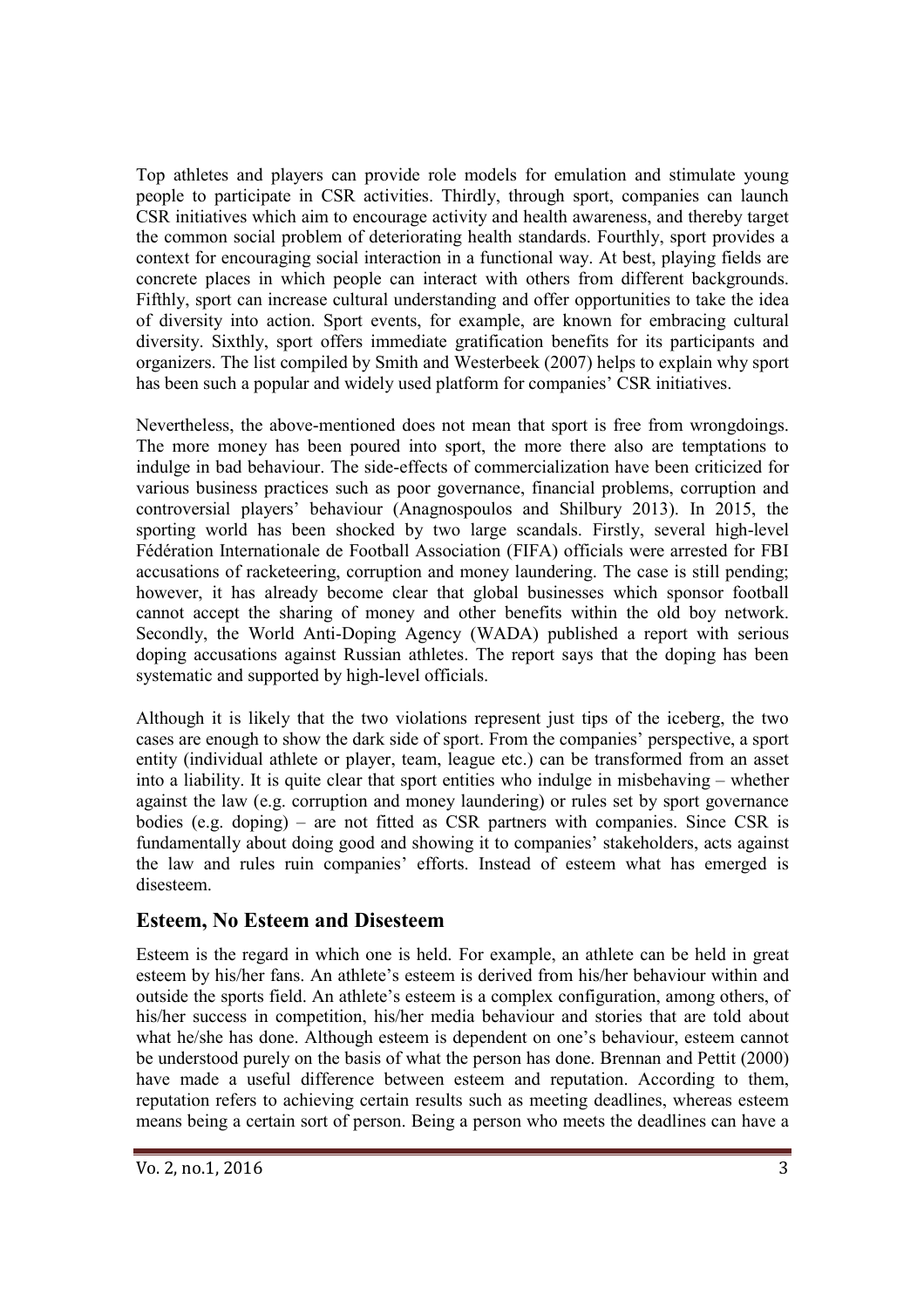good reputation in the minds of his/her colleagues; however, the same person can behave rudely and insult his/her colleagues, for example, at the company's Christmas party. From the Brennan's and Pettit's (ibid.) perspective that kind of person does not have esteem.

We can imagine a range of factors and characteristics that could be seen as creating esteem towards a particular person. Keeping promises, appreciating others' opinions and helping others when needed, for example, are factors related to esteem. Similarly, there are no shortage of factors that represent a person in the light of disesteem. Breaking one's promises, belittling others and leaving others to their own devices bring disesteem to a person. One can also behave in a way that creates neither esteem nor disesteem. Disesteem is built up with negative attitudes towards a particular person, whereas a person with no esteem may behave correctly in a given situation, but nonetheless in a way which does not create esteem towards him/her. Doing things by the book is an example of behaviour which creates neither esteem nor disesteem.

Brennan and Pettit (2000) see esteem as a characteristic of an individual. This paper argues that esteem and disesteem can also be characteristics of an organization (Bergh et al. 2010). Therefore, in the following, the paper will focus on how sport-related CSR can be perceived as behaviour which influences the esteem of the company.

## **The Relationship between Sport-Related CSR and a Company´s Esteem/Disesteem**

As described earlier, using sport as a vehicle for CSR is a double-edged sword: on the one hand, sponsoring, for example, a successful football club offers companies good visibility and connections between the brand and football fans. However, on the other hand, corruption scandals around FIFA may violate the image of football in the eyes of the public and turn sponsorship from an asset to liability. This begs to question if the concepts of esteem and disesteem give new insight to sport-related CSR? Obviously, esteem is not a commodity that can be bought, sold or passed forward. How, then, to balance between pursuing esteem and avoiding disesteem in the context of sport-related CSR?

This paper argues that there are at least four approaches which should be considered when agents try to balance the pursuit of esteem with the avoidance of disesteem. Firstly, an agent probably does not achieve esteem if its actions are targeted too obviously towards attaining esteem. Instead of esteem, the agent's behaviour can be interpreted as being opportunistic. Opportunistic behaviour raises suspicions about the sincerity of the agent, which in turn may lead to disesteem. Brennan and Pettit (2000) have pointed that sincerity is "always in question where there is a straightforward exchange under offer". Secondly, it is possible that esteem is 'hidden' in the agent's everyday behaviour in a way which makes it difficult to notice. This means that sometimes esteem becomes uncovered only when the agent changes its behaviour. A bit paradoxically, agents can behave respectfully and earn esteem unintentionally. Thirdly, in certain conditions, agents are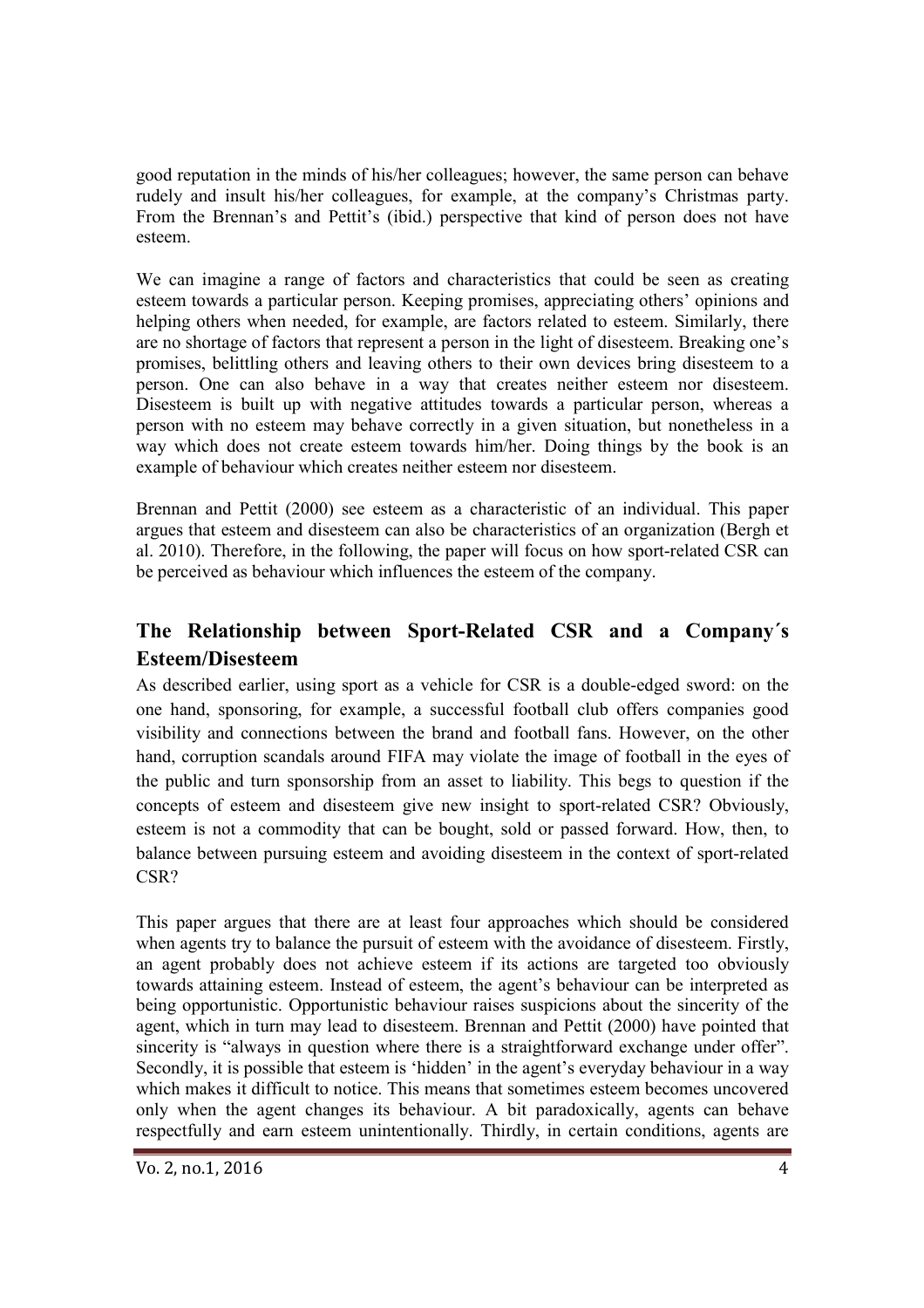able to create esteem services. Although esteem cannot be exchanged straightforwardly, it can, however, be exchanged "in various esteem-services in the provision of favourable attention, favourable testimony and favourable association". Agents can pursue esteem indirectly by associating themselves with partners who possess esteem. According to Brennan and Pettit (2000) "one's own stocks will go up as the stock of the associated agent goes up". Fourthly and consistently with the previous, esteem implies reciprocity between associated agents. Reciprocity can manifest itself in several forms (e.g. direct, indirect, two-way, network) but all forms involve certain kinds of mutual benefits that agents cannot achieve by themselves (Bhattacharya et al. 2008). Brennan and Pettit (2000) argue that "the reciprocation is controlled by the interest of each party in enjoying esteem but the control is wholly virtual in character". Only with genuine reciprocity each agent earns some reflected glory, while none of them loses. It is worth noting that esteem, as well as disesteem, come from others.

The above-mentioned approaches offer two implications for tailoring companies' CSR through sport. Firstly, in order to avoid the criticism of being opportunistic, companies are encouraged to collaborate with partners who have a strong social cause to promote. Companies can survive in the economy of esteem, if they succeed to establish a partnership with organizations who have good reputation in working with social causes. Sporting clubs, who provide physical training for children and young people, are potential CSR partners as they give companies opportunities to represent their behaviour in a positive light. By financially supporting sporting clubs, companies are actually tackling the social cause. If the behaviour of the sporting club is appreciated within society, a piece of its esteem can spill over to the company. In doing so, companies are competing for the sort of publicity that will maximize the esteem their performance earns (Brennan and Pettit 2000). Through the publicity of social causes, companies can share a common awareness that their merits are recognized and vaccinate themselves against cynical arguments.

Secondly, the principle of reciprocity demands that the goal of sport-related CSR is mutual benefit, not the company's nor the sport organization's individual benefit. The paper reckons Elster's (1963) axiom "nothing is so unimpressive as behaviour designed to impress" (Brennan and Pettit 2000). However, this does not mean that nothing can be done. One conceivable way is to "pursue esteem indirectly, by pursuing esteem for another, associated agent" (ibid.). It is possible that powerful athletes and successful teams win esteem in high measure for how they perform on the sporting fields. They win esteem without actually panning any means to the achievement of that good. That is to say that esteem is hidden in their behaviour. However, although athletes and teams are not actually seeking esteem, they cannot neglect the virtue of good behaviour. The meaning of esteem appears to them counterfactually  $-$  i.e. when they fail to win esteem (cf. Brennan and Pettit 2000). If they get caught, for example, for doping or match fixing, they immediately become aware of the virtue of esteem and the consequences of disesteem. As has been the case many times, sportsmen and sport organizations are involved in various unethical and illegal practices. Instead of esteem, their behaviour has attained disesteem. From companies' perspective, badly behaving sportsmen and organizations do not offer favourable associations. Quite the contrary, the danger is that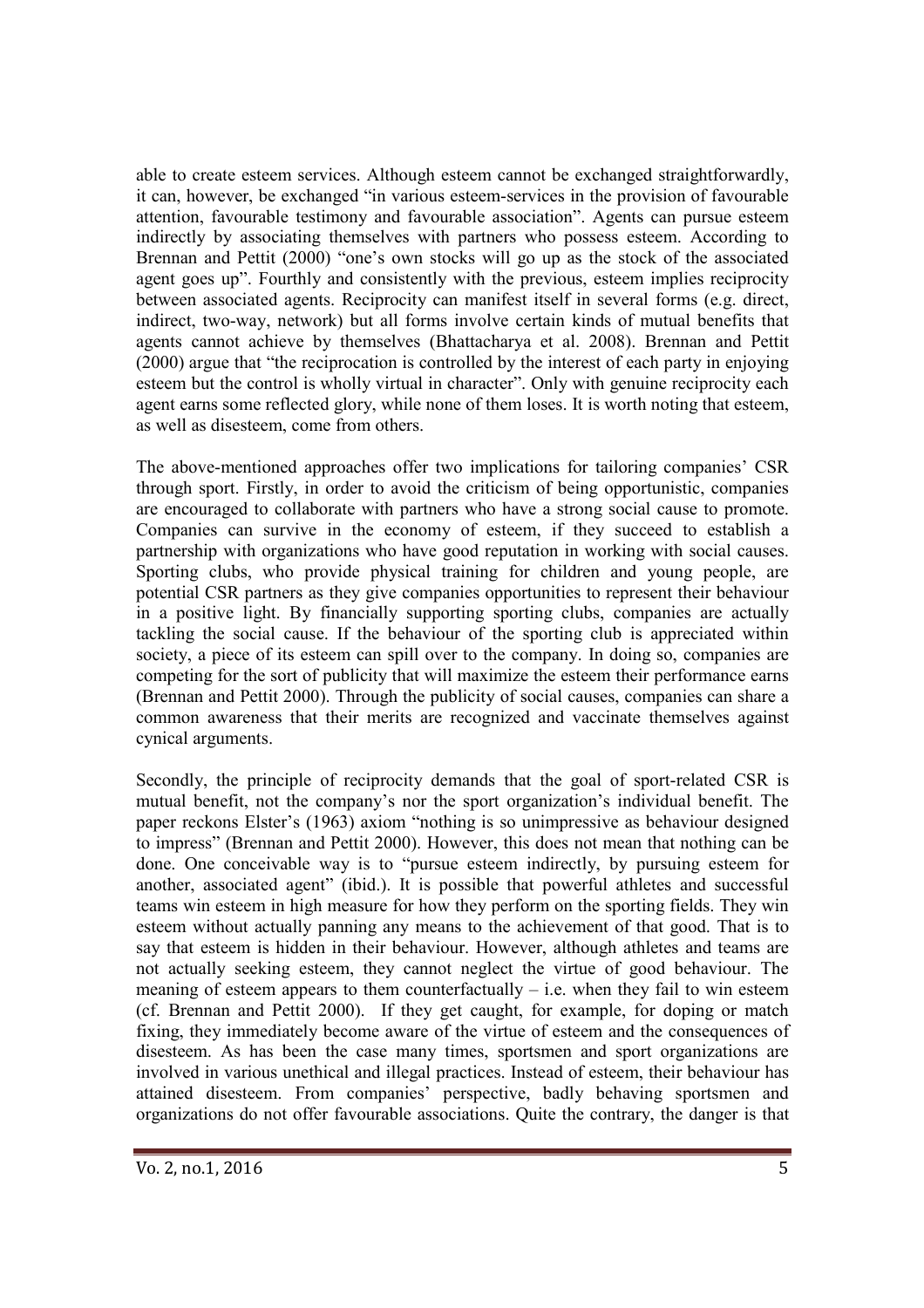the disesteem attained to sport spill overs to company. Esteem is impossible to achieve with a sportsman or organization who lacks respect. In order to avoid problems, companies and sport organizations should aim to identify mutual benefits and act accordingly. For creating joint esteem services, companies are encouraged to audit their sport partners. Instead of seeking esteem directly through sport, companies are advised to identify and manage risks related to the behaviour of sport organizations. If athletes and teams can be "forced" to respect the behaviour that wins esteem, companies do not need any calculations as to how far it actually does win esteem (cf. Brennan and Pettit 2000).

#### **Conclusions**

This paper argues that while the sporting world has witnessed many wrongdoings in the recent years, sport is still a good partner for companies to indicate their responsibility. Particularly this is the case when responsibility is addressed through the lenses of esteem. The value of the concept of esteem is that it helps to develop partnerships which are based on reciprocity and focused on mutual benefits. The emphasis on reciprocity and mutuality of benefits have two explicit managerial implications. Firstly, reciprocity and mutual benefit give a motivation to companies to audit and "scan" the behaviour of potential CSR partner organizations. Secondly, reciprocity and mutual benefit direct sport organizations to take seriously the obligations they make. Probably the best result is achieved when companies and sport organizations build long-lasting collaboration in which both parties are committed to pursue mutual benefit  $-$  i.e. esteem. Although esteem itself is always a voluntary choice (Brennan and Pettit 2000), the dignified behaviour can be underpinned by setting boundaries which are not allowed to cross. To reach this aim, there are several management tools that can be deployed. Especially useful are tools (such as the BIBGIS assessment tool) that help sport organizations to improve their management and governance practices (Chappelet and Mrkonjic 2013).

This paper holds the view that esteem is difficult to achieve but easy to lose. A too straightforward endeavour to draw esteem is probably doomed to fail. However, these difficulties should not be used as reasons to neglect esteem-seeking. Quite the contrary, the paper claims that the company who has modest concern for the esteem of others is better off than the company who has no interest at all.

The paper suggests one particular avenue for further research. For realizing the full potential of sport-related CSR, more focus should be put on the strategies for competing for esteem. Therefore, empirical research is needed to understand what kind of performance and publicity maximize the esteem earned by both the companies and sport organizations.

## **Bibliography**

Anagnostopoulos, C. and Shilbury, D. (2013). Implementing corporate social responsibility in English football. *Management Decision*, 52(10), pp. 2044–2068.